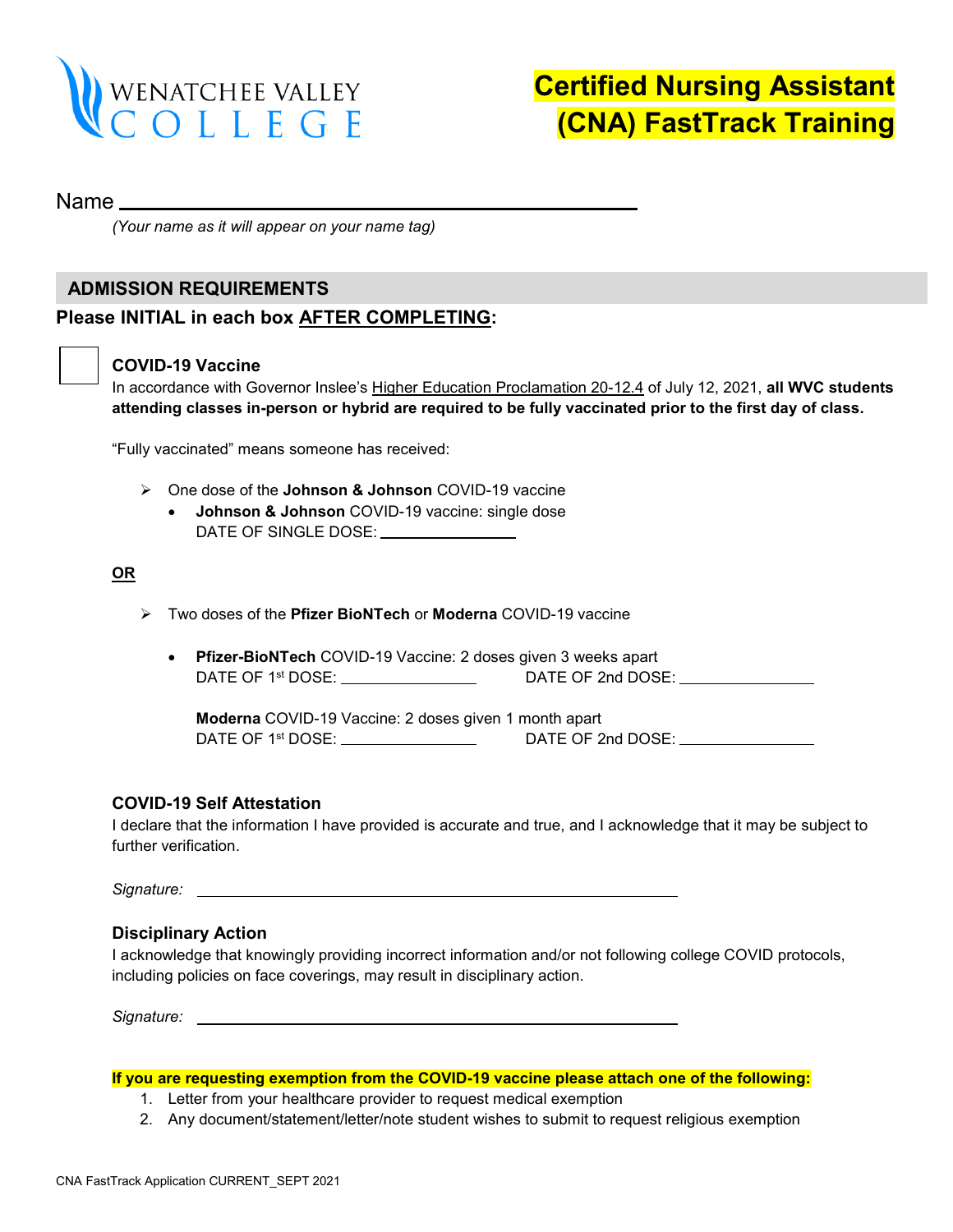## **2-step PPD** (Tests for Tuberculosis)

- **Attach official documentation** of **2 separate tuberculin skin tests placed 1-3 weeks apart** with negative results **within the last year** with your application. If it expires during the class being taken, it needs to be renewed BEFORE acceptance into the class.
- **Please note:** The 2-Step PPD test requires **FOUR visits** to your healthcare provider/clinic to complete. Be sure to ask for lot numbers and your record must show 4 different dates recorded.
- The QuantiFERON® TB Gold Test will be accepted in place of the two-step PPD. This TB blood test must not be more than one year old for the duration of the clinical experience. If it expires during the class being taken, it needs to be renewed BEFORE acceptance into the class.
- You will not be allowed to attend the clinical portion of the class without a current 2-step PPD or QuantiFERON® blood test, therefore, not completing the class.

## **Hepatitis B vaccination**

- **Attach official documentation** of at least your first Hepatitis B vaccination.
- Your second HepB vaccination should be done 30 days after the first injection, and your third HepB vaccination should be done 4-6 months after your second injection.
- You will not be allowed to attend the clinical portion of the class without the first Hepatitis B vaccination, therefore not completing the class.

## **Flu Vaccine**

• Depending on the availability of the flu vaccine, each student is required to be vaccinated by the announced date, prior to clinical experience. This applies to fall, winter and early spring classes. **Attach documentation of flu vaccination.**

## **Background check #1**

- **Purchase a criminal background check.** You must create an account and purchase the background check at: [http://www.wenatcheevalleycompliance.com.](http://www.wenatcheevalleycompliance.com/)
- The background check is valid for 45 days. **Do not complete the background check more than 45 days prior to class, or you will have to complete it again.**
- Conviction of certain crimes may prevent completion of the clinical course requirements of the program and may also prevent future licensing and employment in the health field.
- You will not be allowed to attend the clinical portion of the class without the background check, therefore not completing the class.



## **Background Check #2**

- A DSHS background check is required by the clinical facility. There is no cost to the student.
- Complete the online form with DSHS at [https://fortress.wa.gov/dshs/bcs/.](https://fortress.wa.gov/dshs/bcs/) Use Chrome or Internet Explorer 11 for best results.
- After the form is submitted, print the document containing your confirmation number. Include this document with your application.
- WVC will forward the confirmation number to the clinical facility. The facility will access the background check. If the DSHS background check has a disqualifying crime or pending crime, students will not be able to attend the clinical portion of the class, and will not complete the course.



- High-quality, white uniform scrub pants are required for clinical days. Required clinical scrub top will be provided (see below for details). Scrubs of any color may be worn during classroom/lab time.
- Students must be in full uniform in the clinical area. Students who arrive for clinical experiences lacking full uniform requirements will be sent from the clinical area, therefore not completing the class.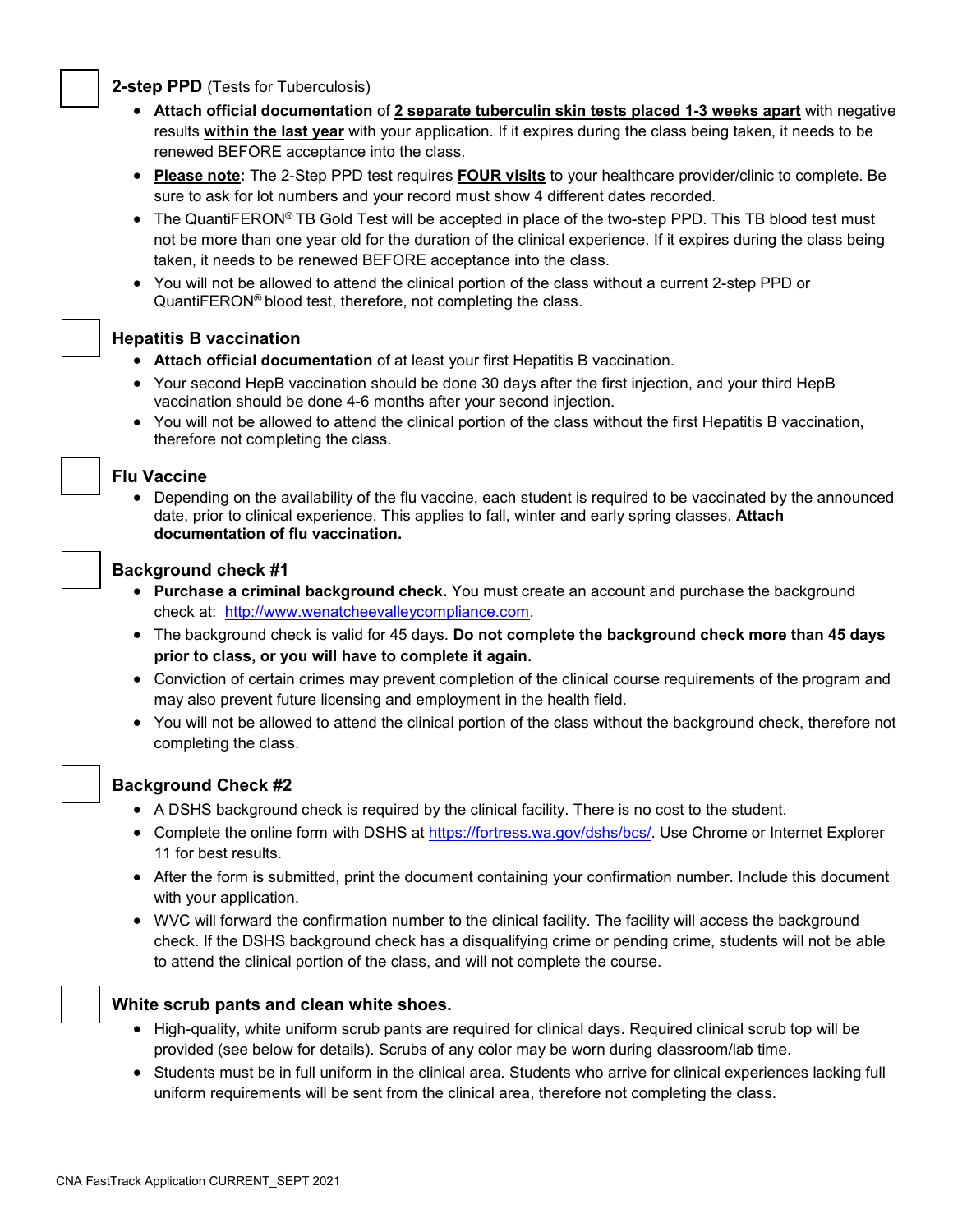## **Attendance is mandatory**

• There will be NO makeup days. This is a fast-paced, intensive course. Full-time attendance is critical to student success and a **requirement for completion**.

## **COURSE CONTENT**

The nursing assistant program at WVC provides the basics in care-giving skills for entry-level employment in healthcare. It includes instruction of personal care skills, roles and responsibilities of nursing assistants, communication skills, and safe and emergency procedures. Upon successful completion and evaluation by nursing faculty, students are eligible to take the licensure exam for nursing assistants under OBRA, fulfilling requirements as set forth by the State of Washington for healthcare professionals. This course, or its equivalent, meets the requirements as a prerequisite for entry into the Wenatchee Valley College Nursing Program.

The nursing assistant course consists of classroom hours and clinical instruction that will take place in the college lab and in one of the long-term care facilities that contract with Wenatchee Valley College for this purpose. The times for clinical training will generally be the same as the classroom hours.

- The student must demonstrate competency of knowledge at a passing rate of 80% -- compiled score on exams, quizzes, clinical competency and written skills/personal learning skills.
- The student must demonstrate competency of skills in the practice lab and in the clinical setting.
- **Attendance is mandatory** for successful completion of the course. There will be NO makeup days.
- This course includes 7 hours of required HIV/AIDS education, as required by Washington State. A certificate will be provided for completion of this training. Participation in this training is **required**, even if you've already completed it.
- This course includes CPR training for healthcare providers and First Aid. CPR and First Aid cards will be issued for completion of this training. Participation in this training is **required**, even if you already have valid CPR and/or First Aid cards.
- A certificate will be provided upon successful completion of this course.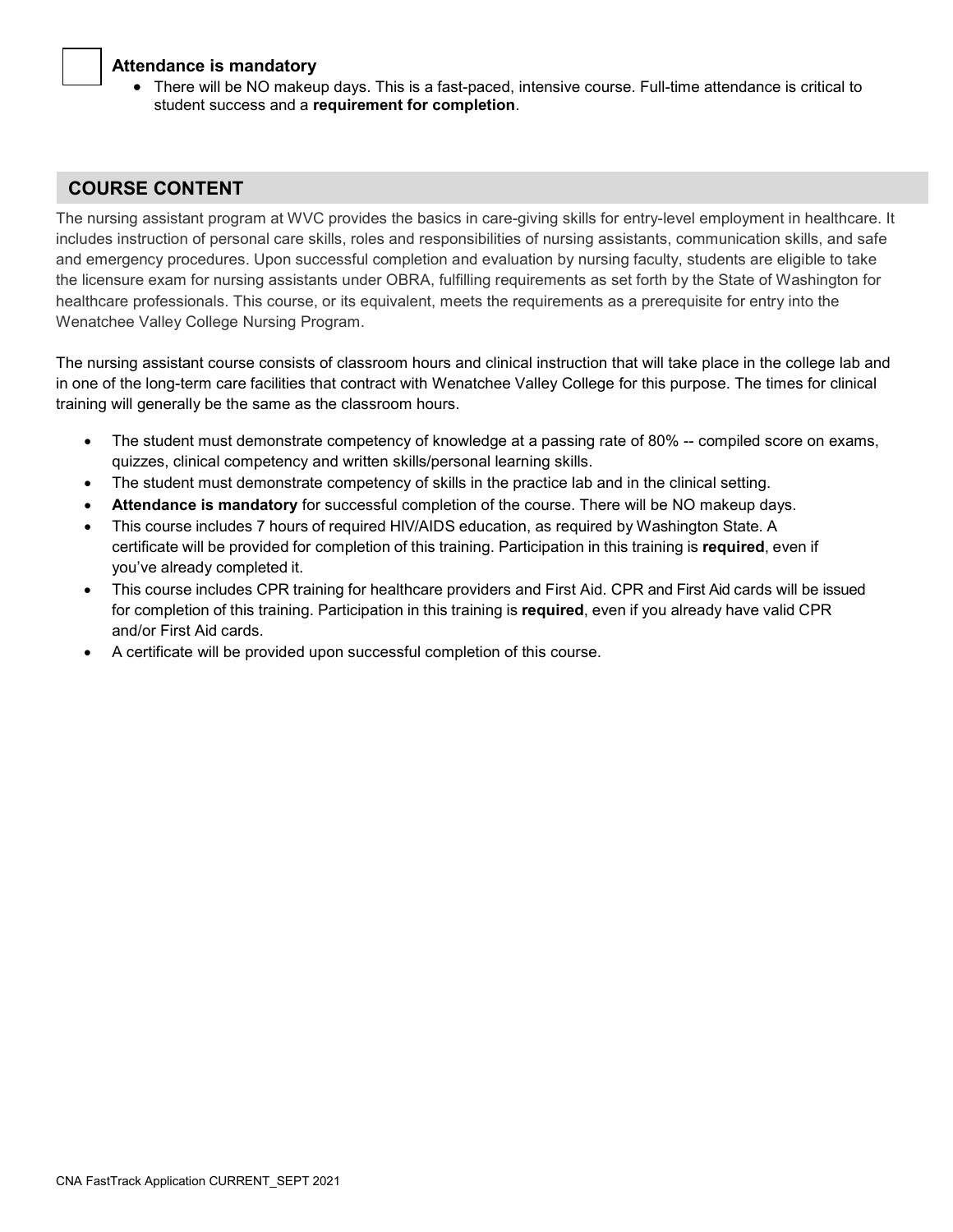## **COURSE SUPPLIES**

Students will need to provide:

- White scrub pants, as described below. Any color of scrubs (tops and bottoms) may be worn during classroom/lab time, but white scrub bottoms must be worn at the clinical facility. A WVC scrub top will be provided for clinicals.
- "Journal" type notebook and pen/pencil
- Watch with a second hand
- Suggested text: American Heart Association, Health Providers CPR. This will be loaned during the CPR portion of the course.

## **CLINICAL EXPERIENCE**

The student must be in full uniform at the clinical facility. Students who arrive for clinical experiences lacking full uniform requirements will be sent from the clinical area and therefore, not able to complete the class.

- A Wenatchee Valley College Nursing Assistant Student scrub top will be provided to each student prior to the first clinical day. This scrub **MUST BE** worn every day of the clinical experience with white scrub pants. The top **MUST BE** returned at the end of the class. If your scrub top is lost or damaged, you will be charged \$50 and your certificate will be withheld until full payment is made.
- Clean, white scrub pants.
- The uniform is to be washed daily to control cross infection and odors.
- Clean white shoes. No open-toed or open-heeled shoes. Clogs must have a back strap. Neutral socks/hose/undergarments. White athletic shoes are acceptable as long as the laces are white and the shoes are kept clean.
- Jewelry is to be kept to a minimum as a safety measure.
- Pierced body parts are considered a hazardous risk to the student in the clinical setting and are unacceptable, with the exception of one small stud-like earring on each earlobe.
- Tattoos must be covered.
- No artificial nails; nails should be short and without polish.
- Hair should be clean and secured in a manner to prevent it from falling into the face.

*Students are expected to maintain a professional appearance as representatives of the WVC Nursing Assistant Program.*

*Refunds will not be issued less than 72 hours before the first class day. If at the end of the course you do not pass the clinical portion you will not receive a certificate of completion from the State of Washington and no refund will be given.*

*I certify with my signature that I have read and understand the above requirements and that the information above, and documentation submitted pertaining to me, is complete and accurate.* 

| Print<br><b>ΓΙΙΠΙΙ ΙΝαΠΙΟ</b> |  |
|-------------------------------|--|
|                               |  |

Signature Date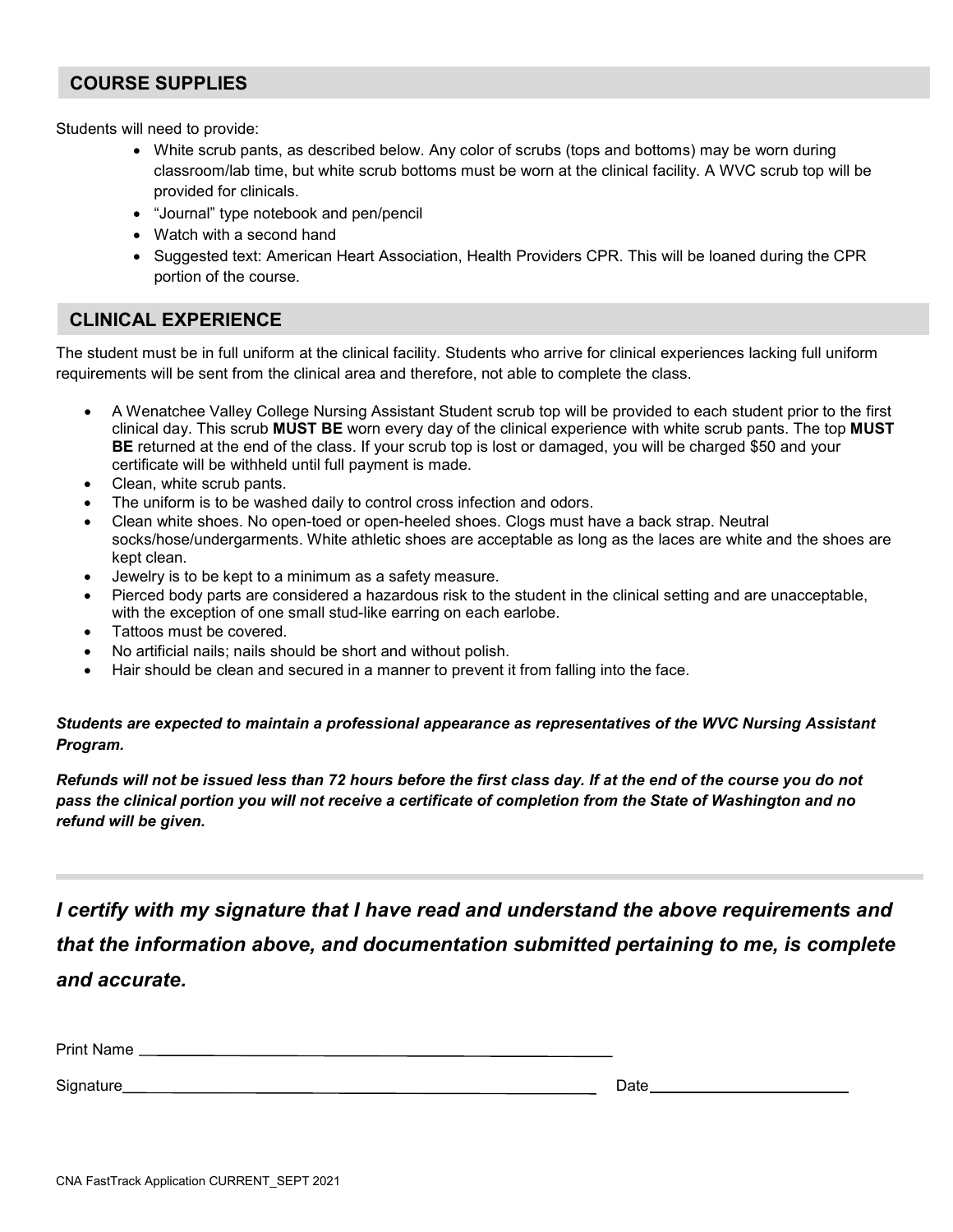# STUDENT RELEASE

The clinical facilities you will be working in may require copies of your abuse statement, background check and immunization records. Please sign and return this form to the WVC Allied Health Department as your approval for releasing this information.

#### **If requested, by the clinical facility to which I have been assigned, you have my permission to release my abuse statement, background check and immunization records to that clinical facility.**

#### **By signing the below, I agree to the above statements regarding records release.**

| <b>Student Name:</b> | Program: |
|----------------------|----------|
| Student Signature:   | Date:    |

# CONFIDENTIATI IY STATEMENT

I understand that as an Allied Health student at Wenatchee Valley College, I am not considered to be an employee of the clinical agency where I may participate in clinical learning experiences. I agree to abide by all Wenatchee Valley College policies, procedures, standards and regulations that guide my conduct. I understand and agree that in the performance of my duties as a student at Wenatchee Valley College, I must hold medical information in confidence. Further, I understand that intentional or involuntary violation of confidentiality may result in punitive action, immediate termination of access to further data, and the immediate termination of my participation in any clinical learning experience at Wenatchee Valley College.

## **By signing the below, I agree to the above statements regarding confidentiality.**

| Student Signature: __________________________________ | Date: <b>Date</b> |              |     |
|-------------------------------------------------------|-------------------|--------------|-----|
|                                                       |                   |              |     |
|                                                       | City              | <b>State</b> | Zip |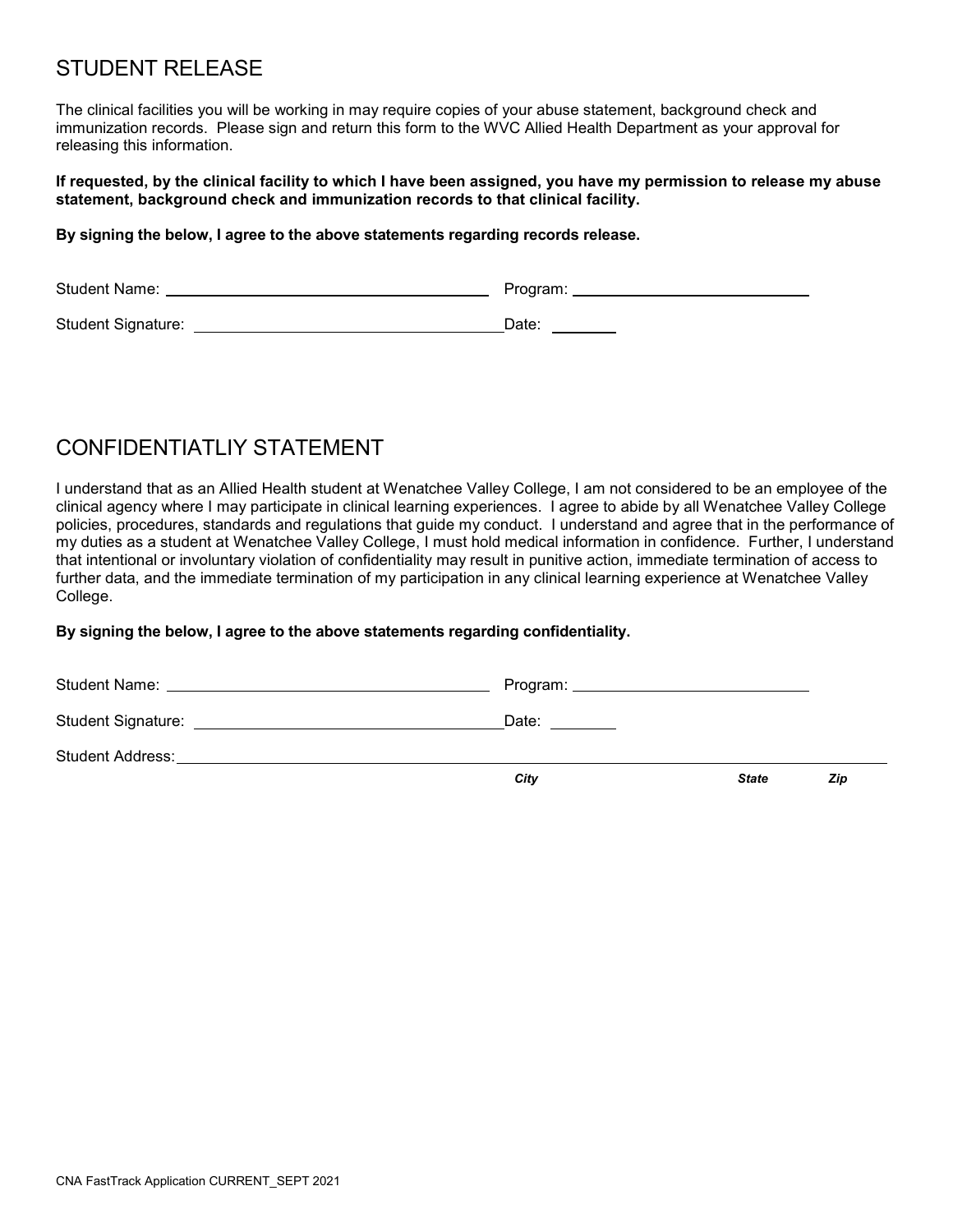## **Wenatchee Valley College ALLIED HEALTH PROGRAMS**

## PART I: GENERAL INFORMATION

| Full Name<br><u> 1980 - Andrea Andrew Maria (h. 1980).</u><br>(Please print) |         | DOB ___________________ |       |     |
|------------------------------------------------------------------------------|---------|-------------------------|-------|-----|
| <b>Street</b>                                                                | City    |                         | State | Zip |
|                                                                              |         |                         |       |     |
|                                                                              | Gender: | Male<br>Female          |       |     |
| In case of emergency please notify:                                          |         |                         |       |     |
|                                                                              |         |                         |       |     |
| PART II: HEALTH HISTORY                                                      |         |                         |       |     |
|                                                                              |         |                         |       |     |
|                                                                              |         |                         |       |     |
| Do you have any allergies? If yes, please specify.                           |         |                         |       |     |

Please list all medications that you take regularly.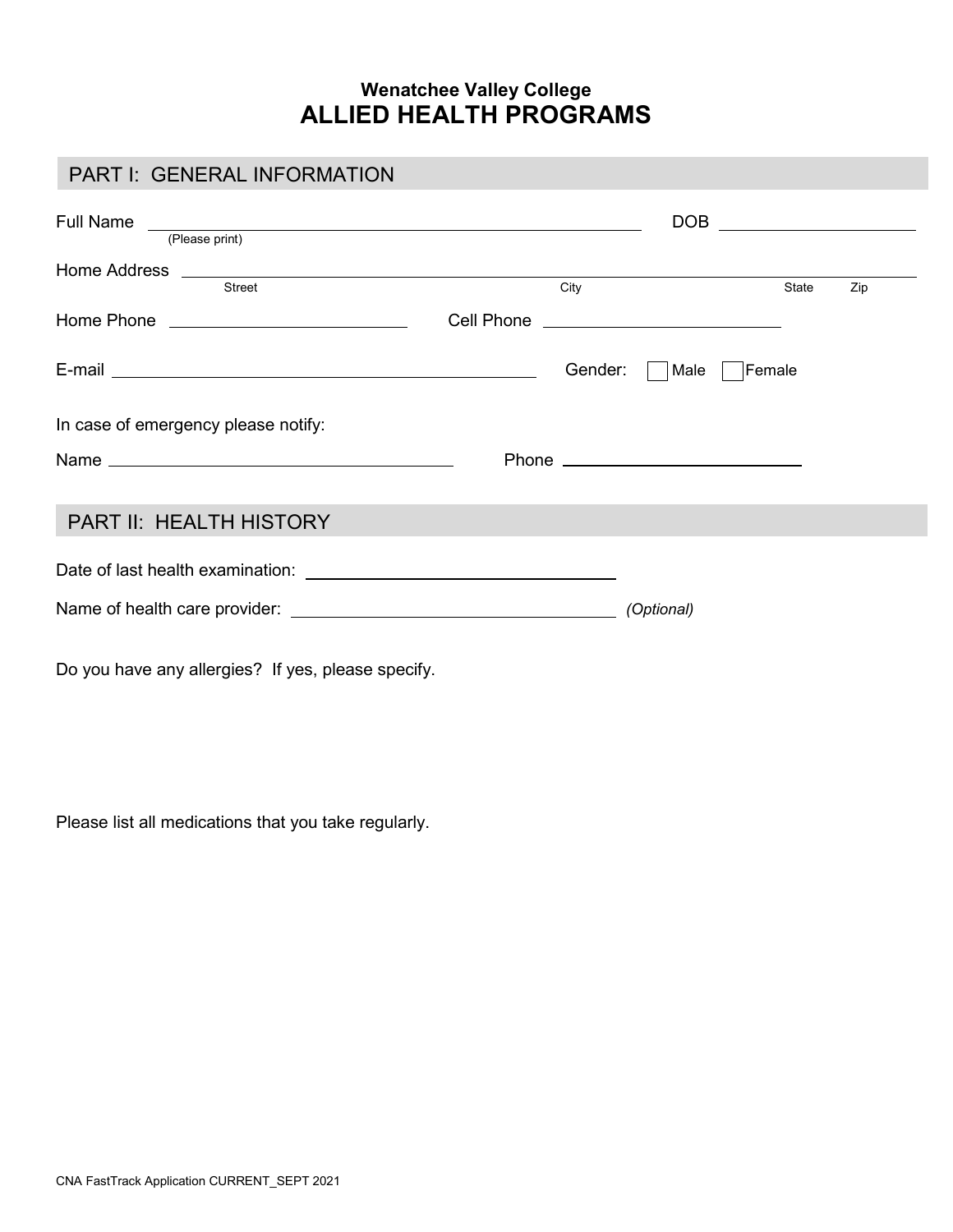Please identify any health conditions/illnesses or injuries that required medical treatment – please check all those that apply.

| Heart Defect/Disease                  |
|---------------------------------------|
| Hypertension                          |
| Asthma or other respiratory condition |
| Diabetes or other endocrine condition |
| Seizure Disorder                      |
| Neurological problem                  |
| Bleeding or clotting disorder         |
| Musculoskeletal problem/condition     |
| Any infection within last year        |
| Any traumatic injury within last year |
| Mental and/or emotional condition     |
| Substance abuse                       |
| Other                                 |

Further explanation of any items that are checked:

## PART III: Statement of ability to function as a student in an Allied Health program.

## **PERSONAL MEDICAL RECORD**

| Do you have a visual impairment?  | Yes | No |
|-----------------------------------|-----|----|
| If YES, is it corrected?          | Yes | No |
| Do you have a hearing impairment? | Yes | No |
| If YES, is it corrected?          | Yes | No |
| Can you lift up to 50 lbs.?       | Yes | No |
| Can you carry up to 20 lbs.?      | Yes | No |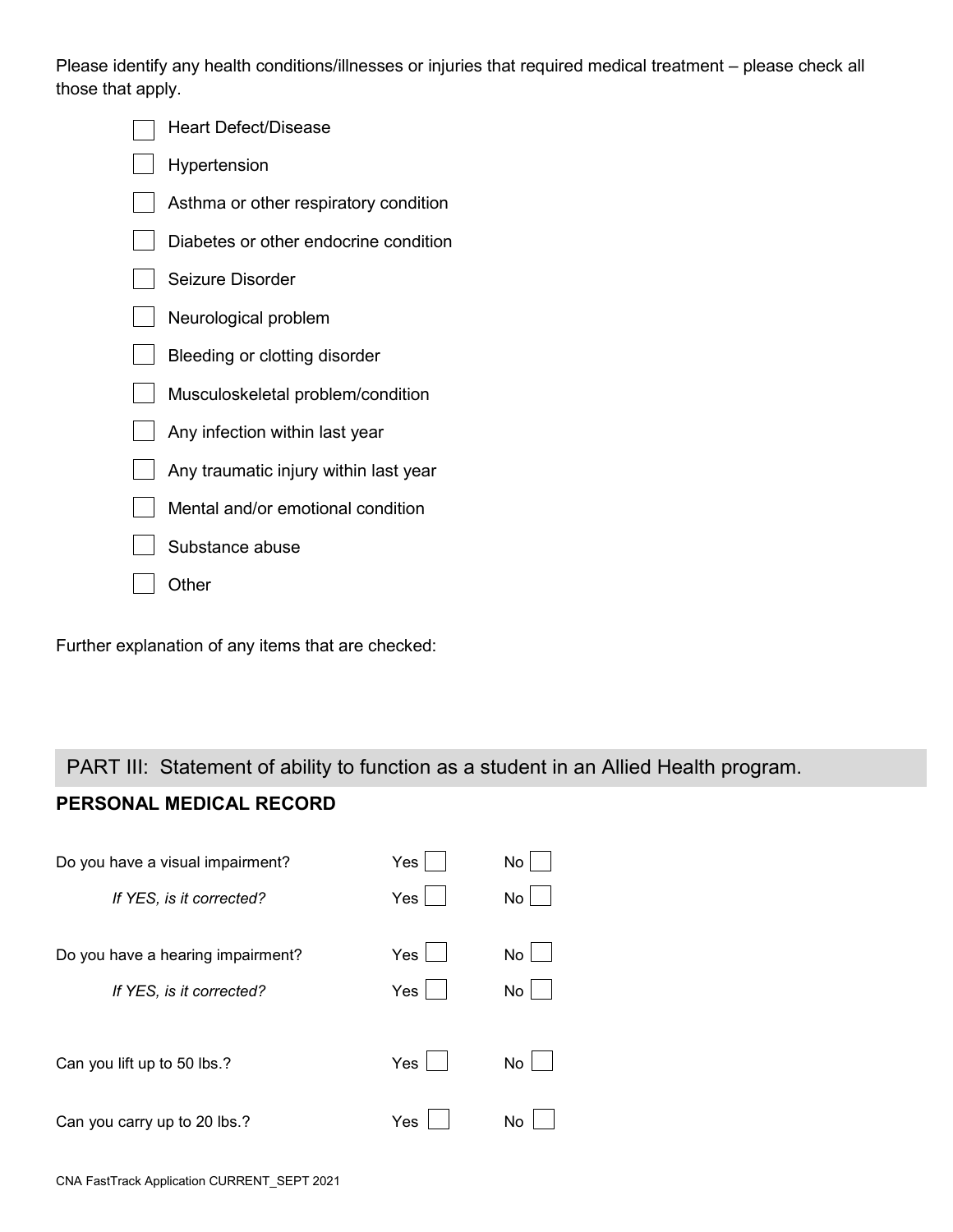| Can you sit for 4 hours?                                    | Yes                             | No                |        |  |
|-------------------------------------------------------------|---------------------------------|-------------------|--------|--|
| Can you stand and/or walk<br>unassisted for up to 12 hours? | Yes                             | No                |        |  |
| Can you use both hands?                                     | <b>Yes</b>                      | No                |        |  |
| Please rate your ability to cope with stressful situations. |                                 |                   |        |  |
| I am able to cope with stress:                              | <b>Usually</b><br><b>Always</b> | <b>Not always</b> | Seldom |  |

*I certify with my signature that I have read and understand the above requirements and that the information above, and documentation submitted pertaining to me, is complete and accurate.* 

Signature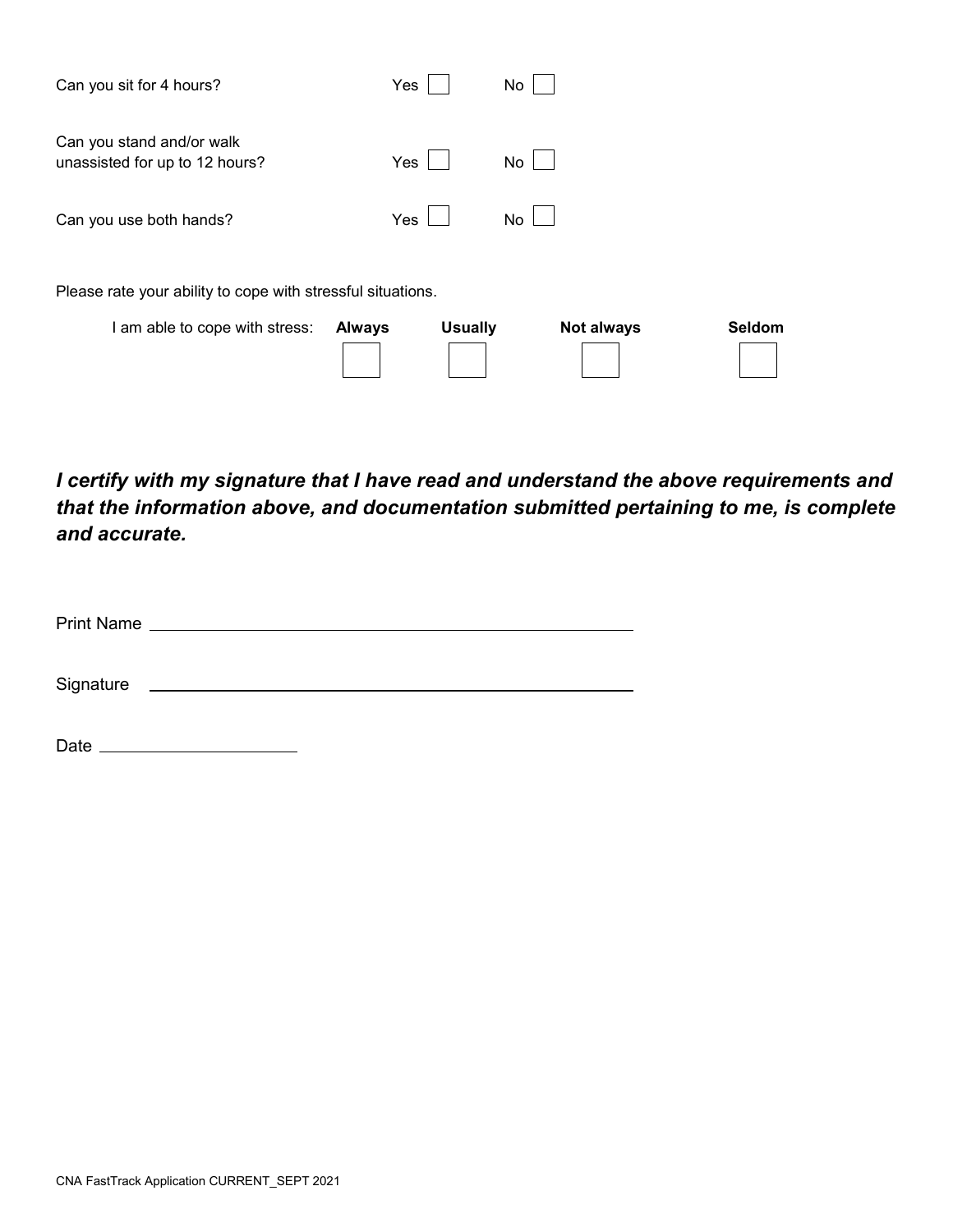#### **WENATCHEE VALLEY COLLEGE - ALLIED HEALTH PROGRAMS CHILD AND ADULT ABUSE INFORMATION ACT DISCLOSURE PURSUANT TO RCW 43.43.834**

Answer each item. If the answer is YES to any item, indicate the charge or finding, the date, and the court(s) involved.

1. Have you ever been convicted of any crimes against children or other persons, as follows: aggravated murder; first or second degree murder; first or second degree kidnapping, first, second, or third degree assault; first, second or third degree rape of a child; first or second degree robbery; first degree arson; first degree burglary; first or second degree manslaughter; first or second degree extortion; indecent liberties; incest; vehicular homicide; first degree promoting prostitution; communication with a minor; unlawful imprisonment; simple assault; sexual exploitation of minors; first or second degree criminal mistreatment; child abuse or neglect as defined in RCW 26.44.020; first or second degree custodial interference; malicious harassment; first, second, or third degree child molestation, first or second degree sexual misconduct with a minor; patronizing a juvenile prostitute; child abandonment; promoting pornography; selling or distributing erotic material to a minor; custodial assault; violation of child abuse restraining order; child buying or selling; prostitution? ANSWER

If YES, explain

2. Have you ever been convicted of crimes relating to the financial exploitation if the victim was a vulnerable adult, as follows: first, second, or third degree theft; first or second degree robbery:, forgery? ANSWER

If YES, explain

3. Have you ever been found guilty in any dependency action under RCW 13.34.030(2)(b) to have sexually assaulted or exploited any minor or to have physically abused any minor? ANSWER If YES, explain

4. Have you ever been found in any domestic relations proceeding under Title 26 RCW to have sexually abused or exploited any minor or to have physically abused any minor? ANSWER If YES, explain

5. Have you ever been found in any disciplinary board final decision to have sexually or physically abused or exploited any minor or developmentally disabled person or to have abused or financially exploited any vulnerable adult? ANSWER \_\_\_\_\_\_\_\_\_

If YES, explain

6. Have you ever been found in any protection proceeding under chapter 74.34 RCW, to have abused or financially exploited a vulnerable adult? ANSWER

If YES, explain

**Pursuant to RCW 9A.72.085, I certify under penalty of perjury under the laws of the State of Washington that the foregoing is true and correct.**

Nursing Assistant Fast Track Course

NAME (*Please Print)* SIGNATURE DATE

\*WITNESS SIGNATURE BUSINESS OR ORGANIZATION ADDRESS

## \*PLEASE **HAVE YOUR SIGNATURE WITNESSED** BY A NON-FAMILY MEMBER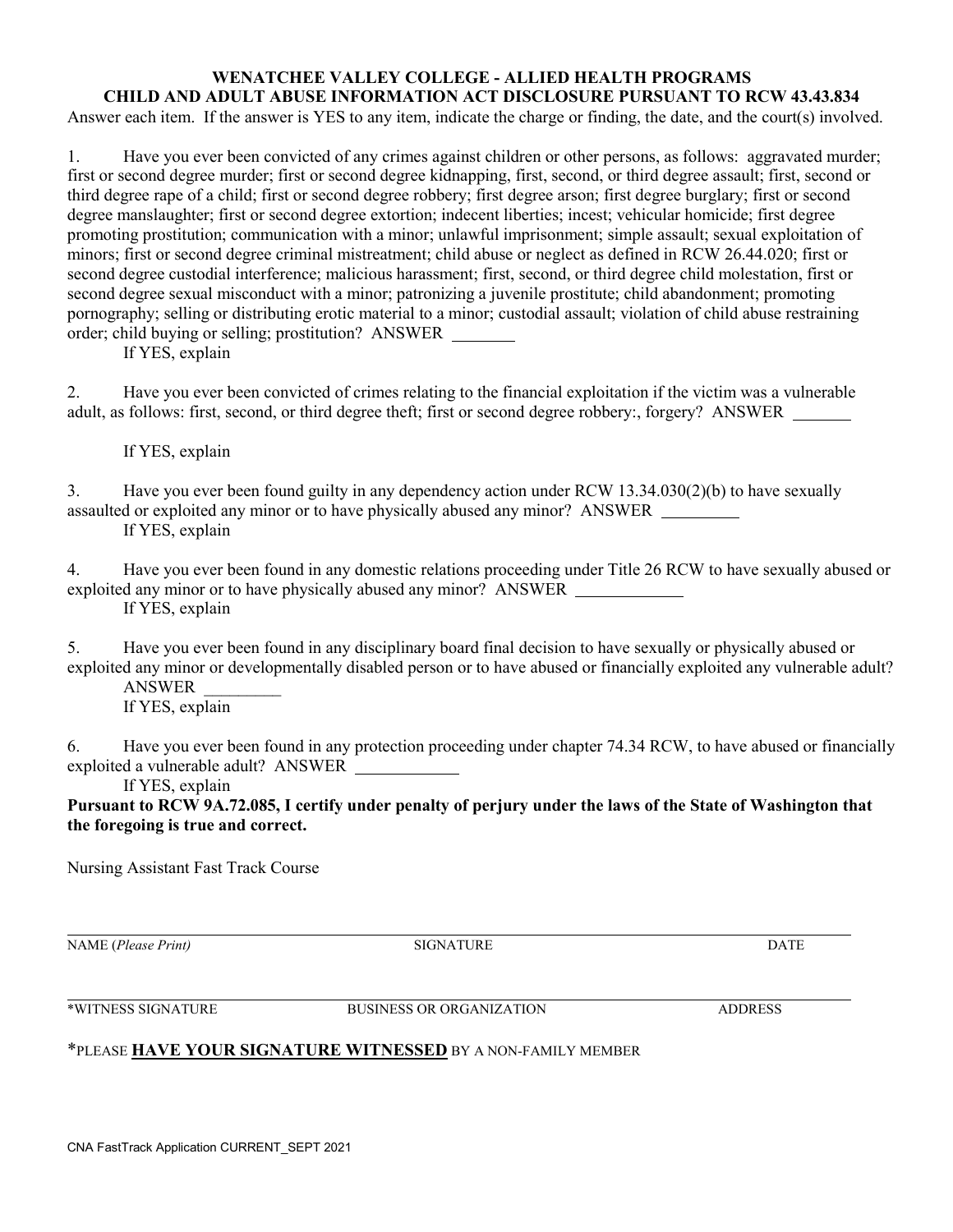## **Student Disclosure Form**

|    |                     | 1. Have you ever been convicted of a crime?                                                                                                                                                                                                                                                                     |
|----|---------------------|-----------------------------------------------------------------------------------------------------------------------------------------------------------------------------------------------------------------------------------------------------------------------------------------------------------------|
|    |                     |                                                                                                                                                                                                                                                                                                                 |
|    |                     | If yes, please list the conviction(s) and the degree(s):                                                                                                                                                                                                                                                        |
| 2. |                     | Do you have charges (pending) against you for any crime?                                                                                                                                                                                                                                                        |
|    |                     | Yes______   No_______ Student's Initials_______________                                                                                                                                                                                                                                                         |
|    |                     | If yes, please list the pending charge(s) and the degree(s):                                                                                                                                                                                                                                                    |
|    |                     | 3. Are you aware that you must provide a background check through Complio®, AND a DSHS background<br>check? If the DSHS background check has a disqualifying crime or pending crime students will not<br>be able to go to the clinical site and will not receive a refund.                                      |
|    |                     |                                                                                                                                                                                                                                                                                                                 |
|    |                     | 4. Do you understand that some criminal convictions may prevent you from completing a program of study?                                                                                                                                                                                                         |
|    | Yes No              |                                                                                                                                                                                                                                                                                                                 |
|    |                     | 5. Do you understand that you need to provide documentation of specified immunizations or evidence of<br>immunity to specified diseases in order to participate in most programs in Allied Health?                                                                                                              |
|    | $Yes$ No            |                                                                                                                                                                                                                                                                                                                 |
|    |                     | 6. Are you aware that you must provide a negative drug screen for most Allied Health programs?                                                                                                                                                                                                                  |
|    | Yes______  No______ |                                                                                                                                                                                                                                                                                                                 |
|    | trained?            | 7. Do you understand that your behavior during the time of training for a particular occupation needs to<br>comply with both the Wenatchee Valley College Student Code of Conduct (see the WVC Student<br>Handbook) and the code of conduct/ethics/standards that regulate the occupation for which you will be |
|    | Yes No              |                                                                                                                                                                                                                                                                                                                 |
|    |                     | 8. Do you understand that by breaking the code of conduct for an occupation or the WVC Student Code of<br>Conduct you may be subjected to disciplinary action including suspension from the program?                                                                                                            |
|    |                     |                                                                                                                                                                                                                                                                                                                 |
|    |                     | 9. Do you understand that there are procedures and policies at Wenatchee Valley College that govern<br>student grievances and disciplinary actions?                                                                                                                                                             |
|    | $Yes$ $No$ $No$     |                                                                                                                                                                                                                                                                                                                 |
|    |                     |                                                                                                                                                                                                                                                                                                                 |
|    |                     |                                                                                                                                                                                                                                                                                                                 |